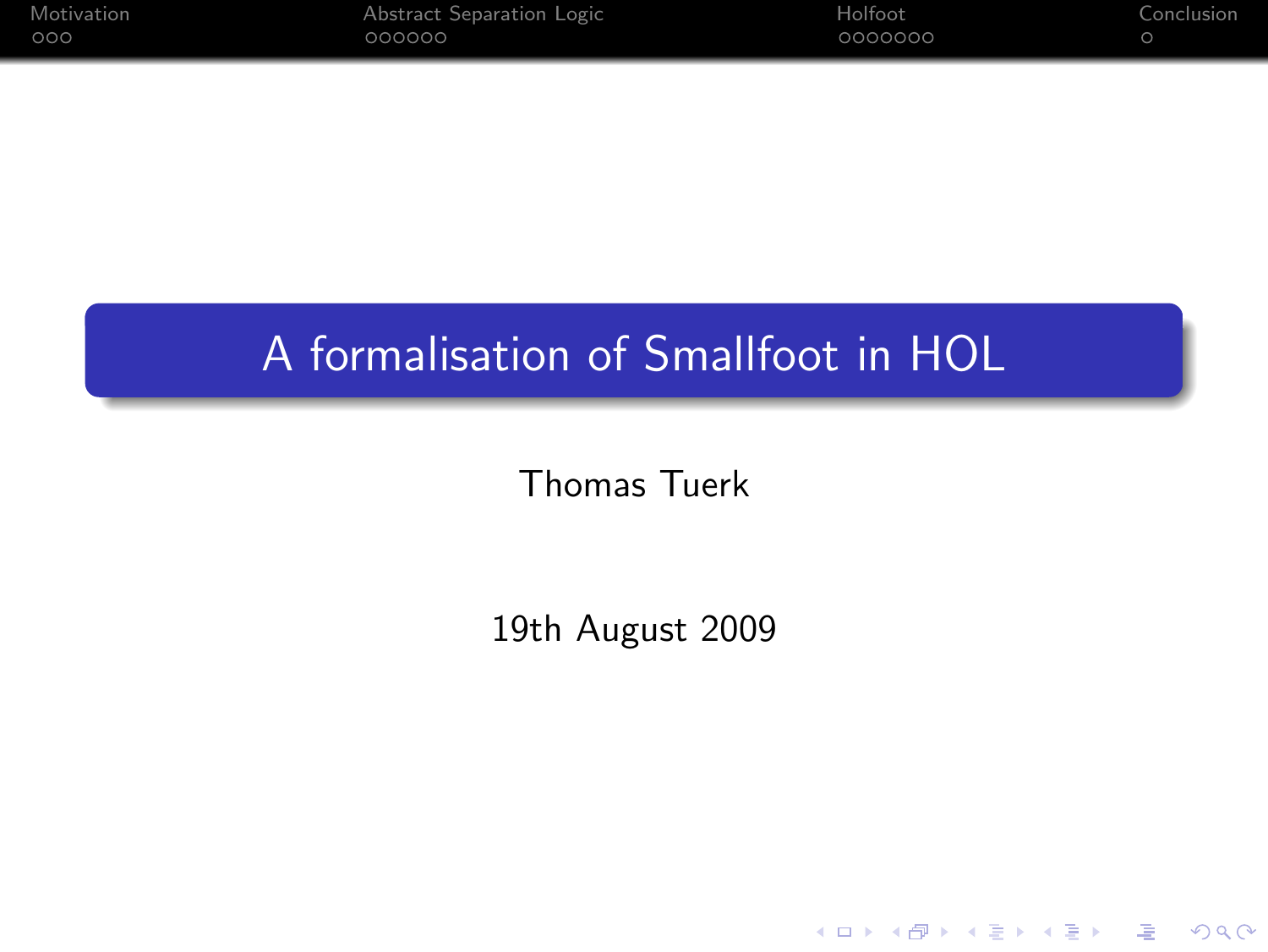| Motivation       | Abstract Separation Logic | Holfoot | Conclusion |
|------------------|---------------------------|---------|------------|
| $\bullet$        | 000000                    | 0000000 |            |
| Separation Logic |                           |         |            |

- Separation logic is an extension of Hoare Logic
- successfully used to reason about programs using pointers
- allows local reasoning, scales nicely
- there are some implementations
	- Smallfoot (Calcagno, Berdine, O'Hearn)
	- Slayer (MSR, B. Cook, J. Berdine et al.)
	- Space Invader
	- ...
- <span id="page-1-0"></span>• there are formalisation in theorem provers
	- Concurrent C-Minor Project, Coq (Appel et al.)
	- Practical Tactics for Separation Logic (McCreight)
	- Types, Bytes, and Separation Logic, Isabelle/HOL (Tuch, Klein, Norrish)

**K ロ X (日) X 제공 X 제공 X - 공 : X 이익(N)**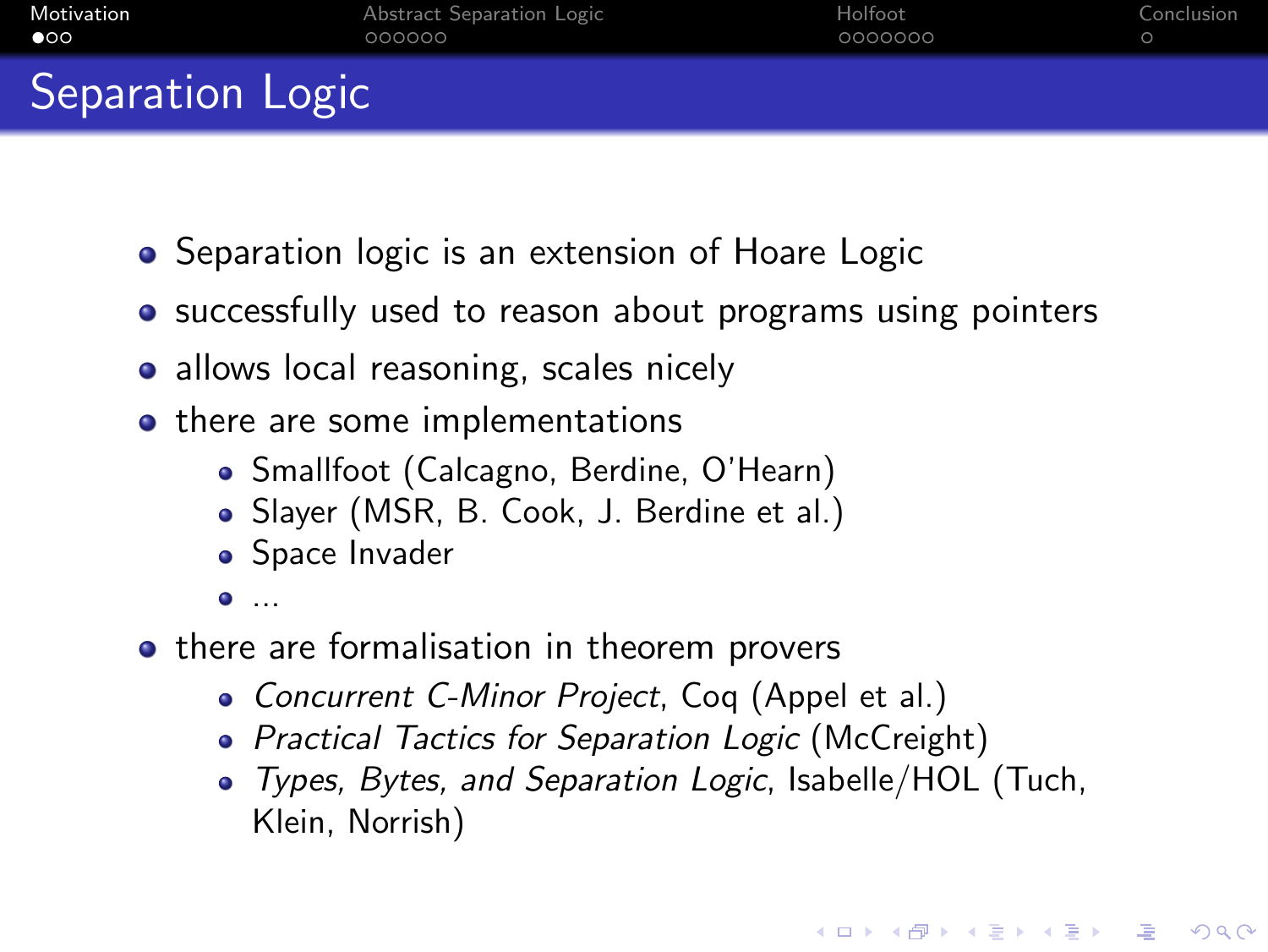| Motivation            | Abstract Separation Logic | Holfoot | Conclusion |
|-----------------------|---------------------------|---------|------------|
| $\circ \bullet \circ$ | 000000                    | 0000000 |            |
| Motivation            |                           |         |            |

- there are a lot of slightly different separation logics
- all tools / formalisations I know of are designed for one specific programming language
- in contrast, I developed a general separation logic framework
	- concentrate on the essence of separation logic
	- **•** high level of abstraction
	- this leads to simple definitions and proofs
	- high level of reuse by instantiation to different settings

this framework is used to build a tool similar to Smallfoot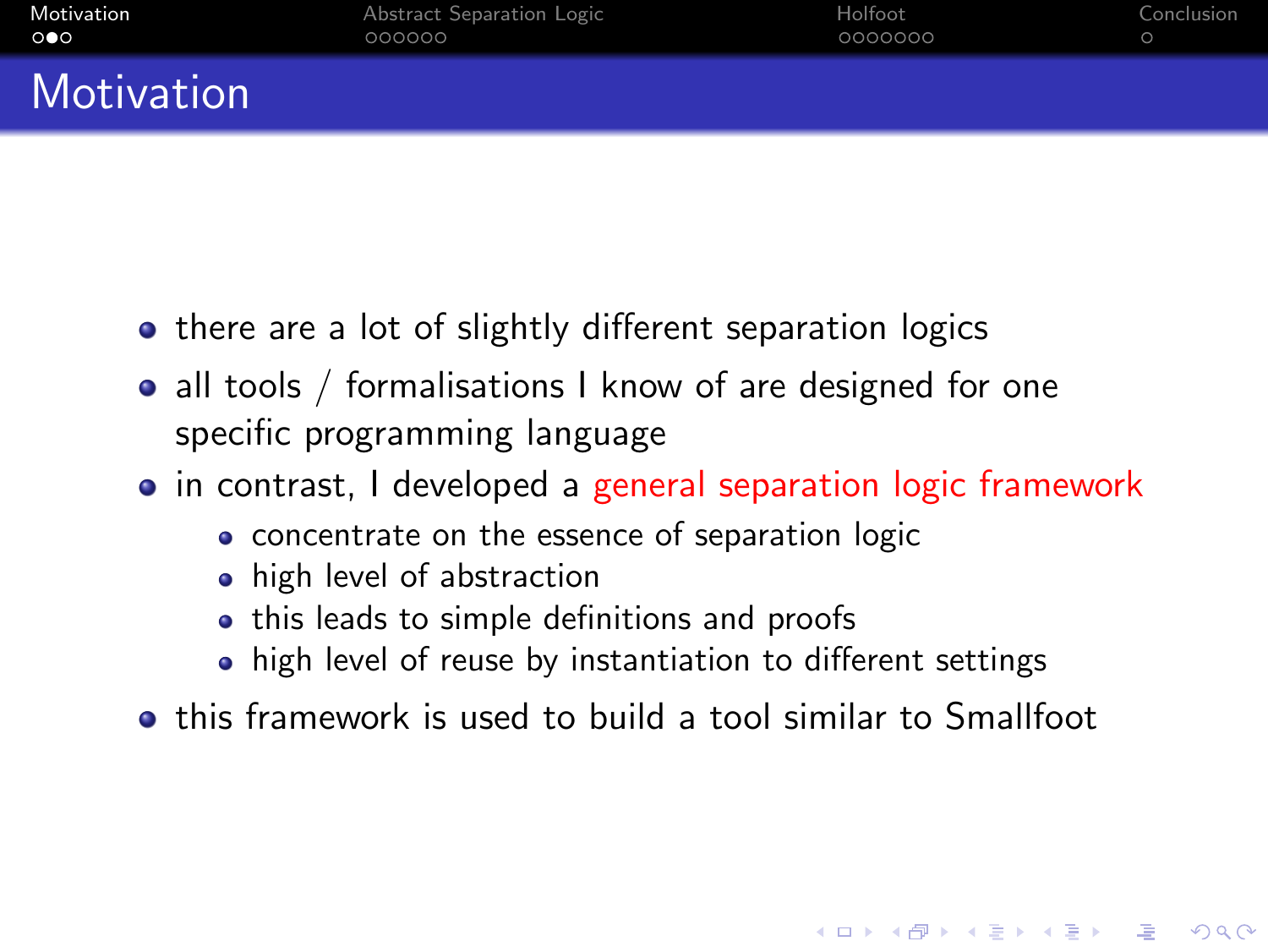| Motivation            | Abstract Separation Logic | Holfoot | Conclusion |
|-----------------------|---------------------------|---------|------------|
| $\circ \circ \bullet$ | 000000                    | 0000000 |            |
| $\sim$ $\sim$ $\sim$  |                           |         |            |

### Abstract Separation Logic

Jutline

- **a** the core of the framework
- contains an abstract programming language and an abstract specification language

#### • Holfoot, a formalisation of Smallfoot

- $\bullet$  instantiates the framework
- parser for Smallfoot example files
- completely automatic verification of Smallfoot examples
- interactive proofs are possible as well
- most features of Smallfoot are supported
- additionally: reasoning about data content
- thus: reasoning about fully-functional specifications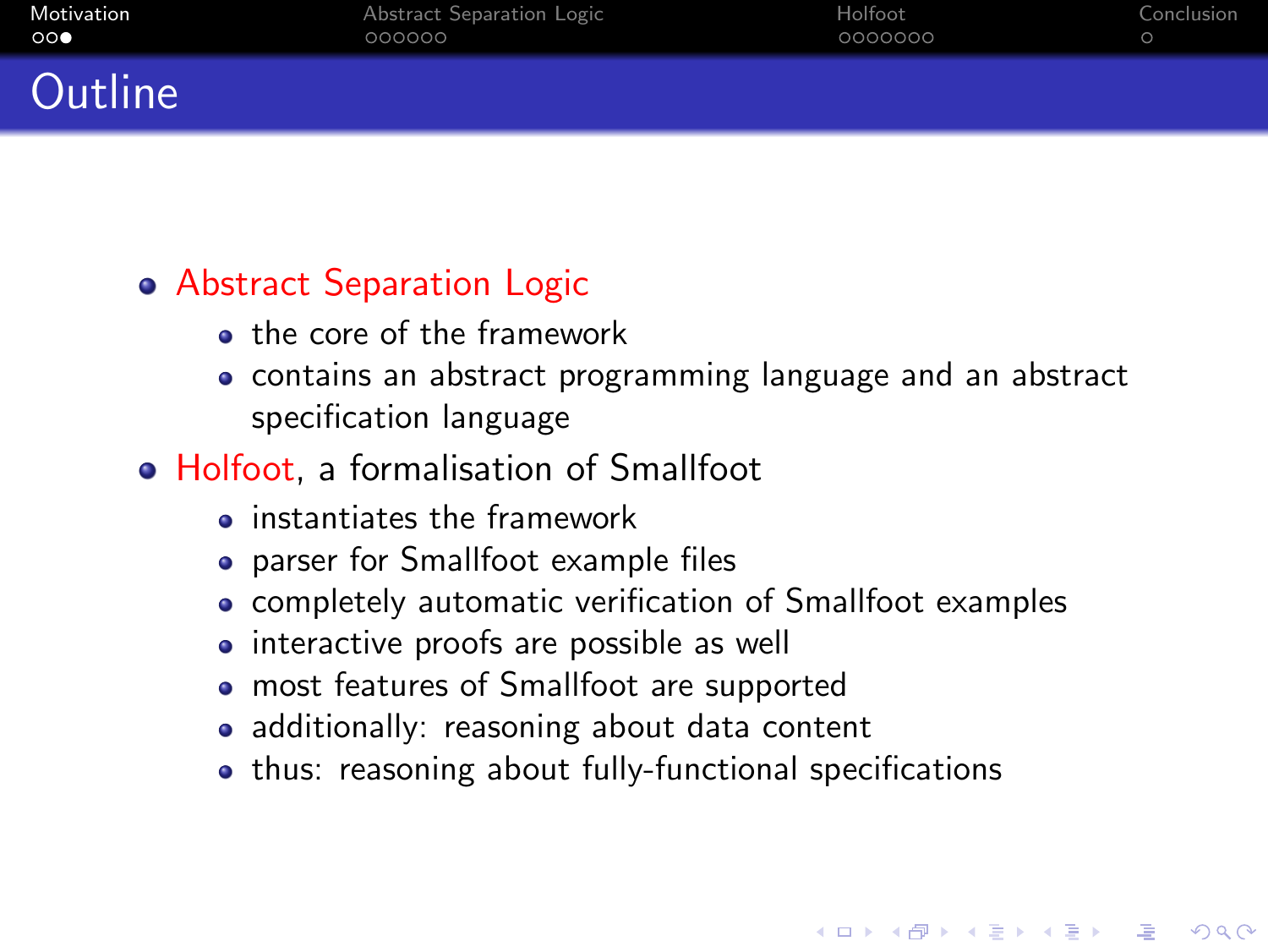| Motivation | Abstract Separation Logic | Holfoot | Conclusion |
|------------|---------------------------|---------|------------|
| 000        | 000000                    | 0000000 |            |
|            | Abstract Separation Logic |         |            |

- abstract separation logic is an abstract version
- introduced by Calcagno, O'Hearn and Yang in Local Action and Abstract Separation Logic
- abstraction helps to concentrate on the essential part
- embedding in a theorem prover becomes easier
- can be instantiated to different variants of separation logic
- <span id="page-4-0"></span>• therefore, it is a good basis for a separation logic framework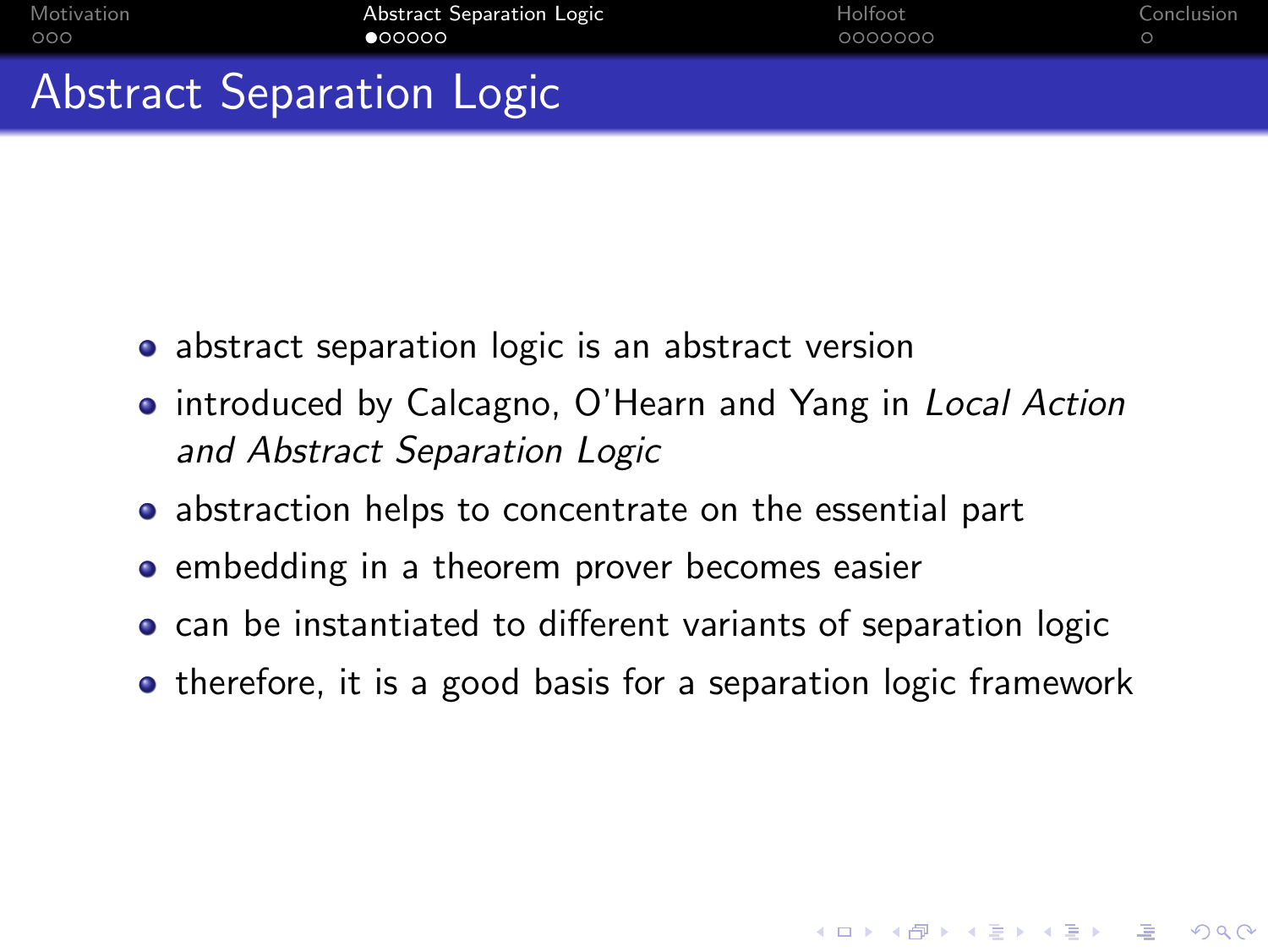| Motivation | Abstract Separation Logic                 | Holfoot | Conclusion |
|------------|-------------------------------------------|---------|------------|
| 000        | 000000                                    | 0000000 |            |
|            | Introduction to Abstract Separation Logic |         |            |

# Separation Logic on Heaps

- **•** heaps
- $\bullet$  disjoint union of heaps  $\uplus$
- $\bullet$   $h_1$ ,  $h_2$  have disjoint domains

• 
$$
h \models P_1 * P_2
$$
 iff  
\n $\exists h_1, h_2. (h = h_1 \uplus h_2) \land$   
\n $h_1 \models P_1 \land h_2 \models P_2$ 

#### Abstract Separation Logic

- abstract states
- abstract separation combinator ∘
- $s_1 \circ s_2$  is defined

$$
\begin{aligned}\n\bullet \; & s \models P_1 * P_2 \; \text{iff} \\
\exists s_1, s_2. \; (s = s_1 \circ s_2) \; \land \\
s_1 \models P_1 \; \land \; s_2 \models P_2\n\end{aligned}
$$

**KOD KAR KED KED E VOQO**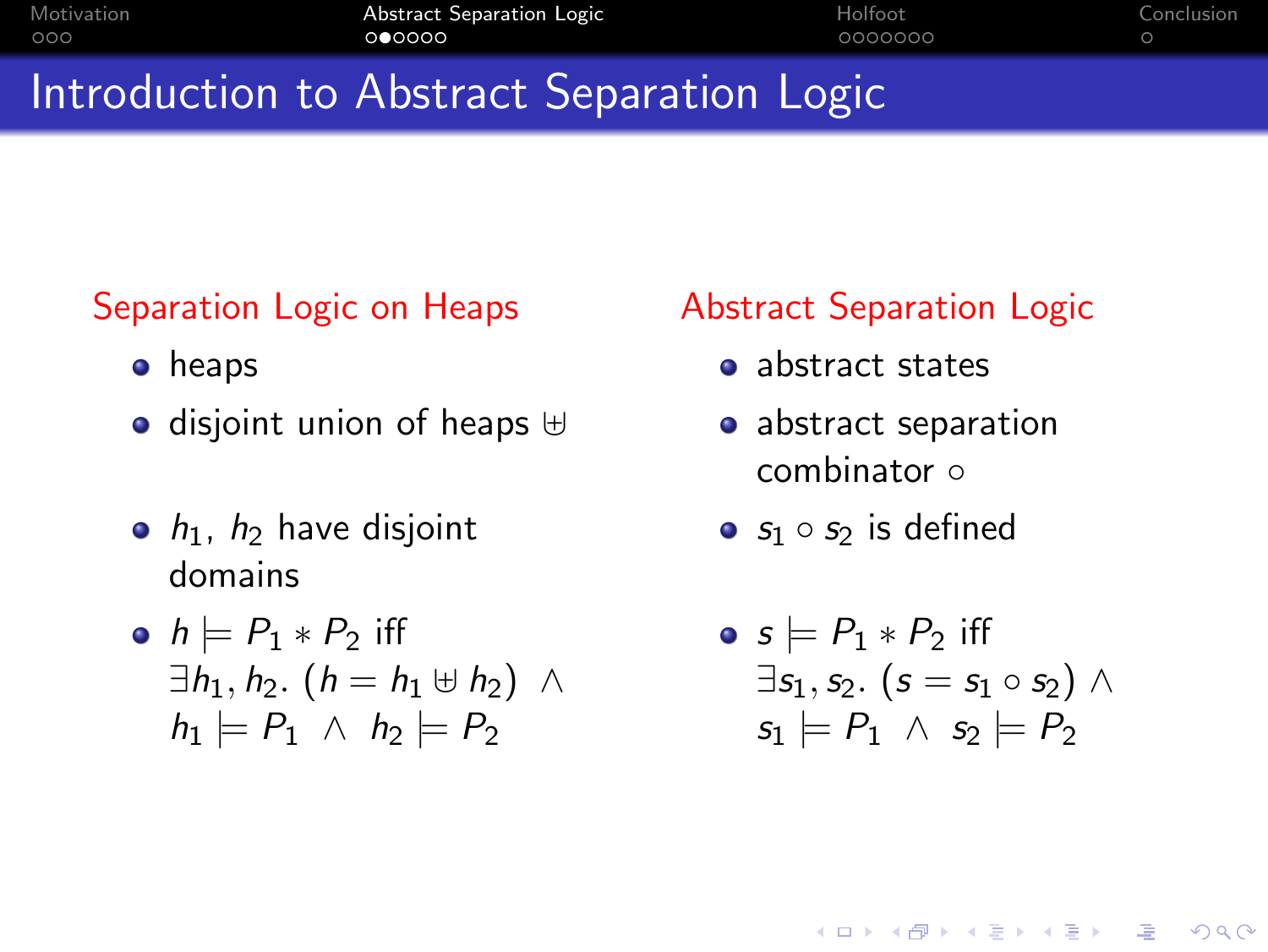| Motivation | Abstract Separation Logic           | Holfoot | Conclusion |
|------------|-------------------------------------|---------|------------|
| റററ        | 000000                              | 0000000 |            |
|            | <b>Abstract Specification Logic</b> |         |            |

- a separation combinator  $\circ$  is a partially defined function such that:
	- is associative

 $\forall x \vee z. (x \circ y) \circ z = x \circ (y \circ z)$ 

◦ is commutative

 $\forall x \, y. \; x \circ y = y \circ x$ 

◦ is cancellative

 $\forall x \, y \, z.$   $(x \circ y = x \circ z) \Rightarrow y = z$ 

- forall elements there is a neutral element  $\forall x. \exists u_x. u_x \circ x = x$
- the usual separation logic operators are defined using  $\circ$

**AD A REAKEN E YOUR** 

predicates are sets of states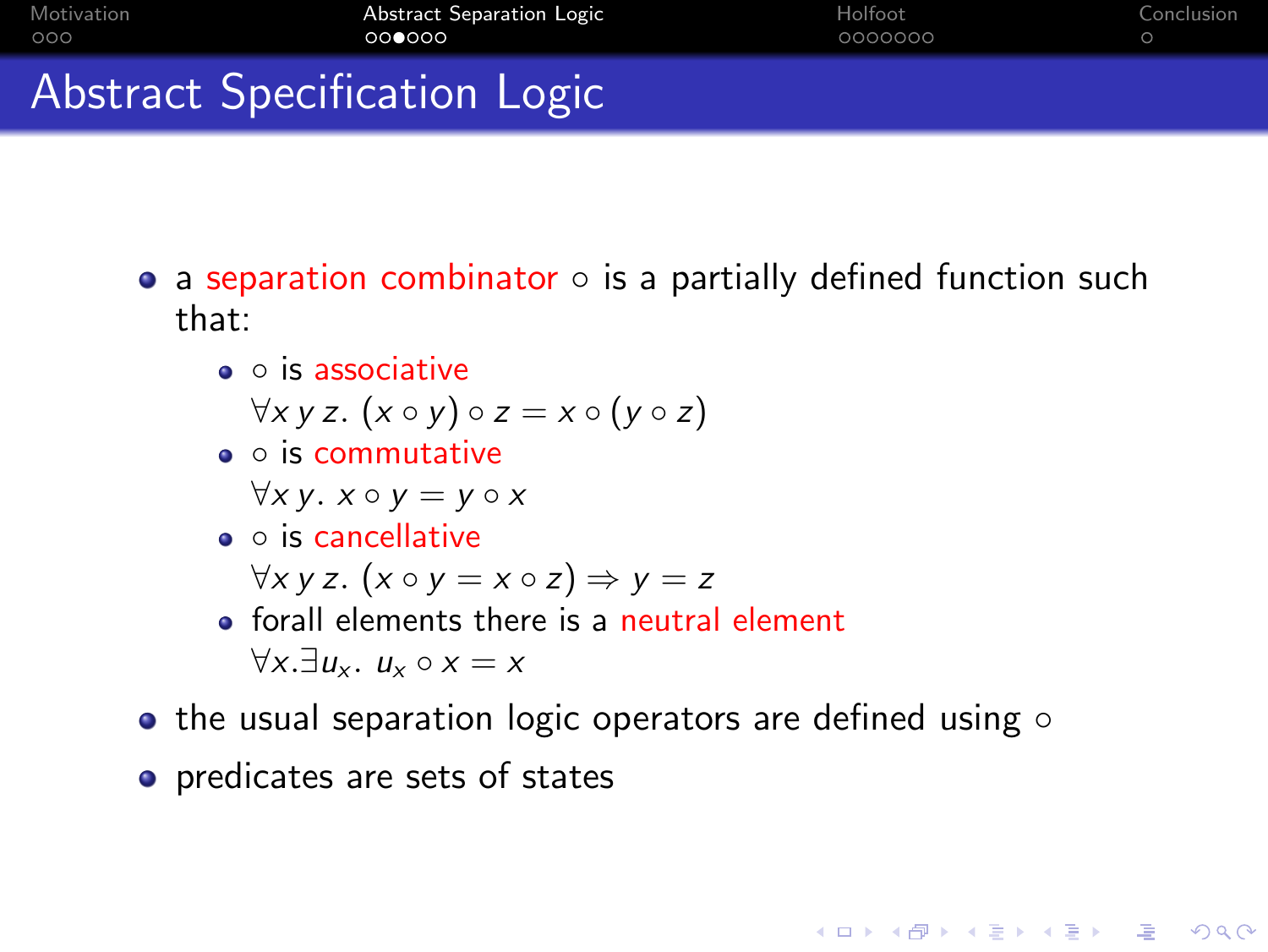| Motivation | Abstract Separation Logic        | Holfoot | Conclusion |
|------------|----------------------------------|---------|------------|
| 000        | 000000                           | 0000000 |            |
|            | <b>Hoare Triples and Actions</b> |         |            |

- **•** consider partial correctness of nondeterministic programs
- elementary construct of programs are local actions
- given a state s an action can
	- fail, i. e. return a special state  $\top$ ,
	- succeed, i. e. return a non-empty set of successor states,
	- diverge, i. e. return Ø.
- thus, actions are functions from states to  $\top$  or a set of states
- Hoare Triples are defined as usual:

$$
\{P\} \text{ action } \{Q\} \Longleftrightarrow \forall s. \; s \models P \Rightarrow \text{action}(s) \neq \top \land \\ \forall t \in \text{action}(s). \; t \models Q
$$

**KORK ERKER ER AGA**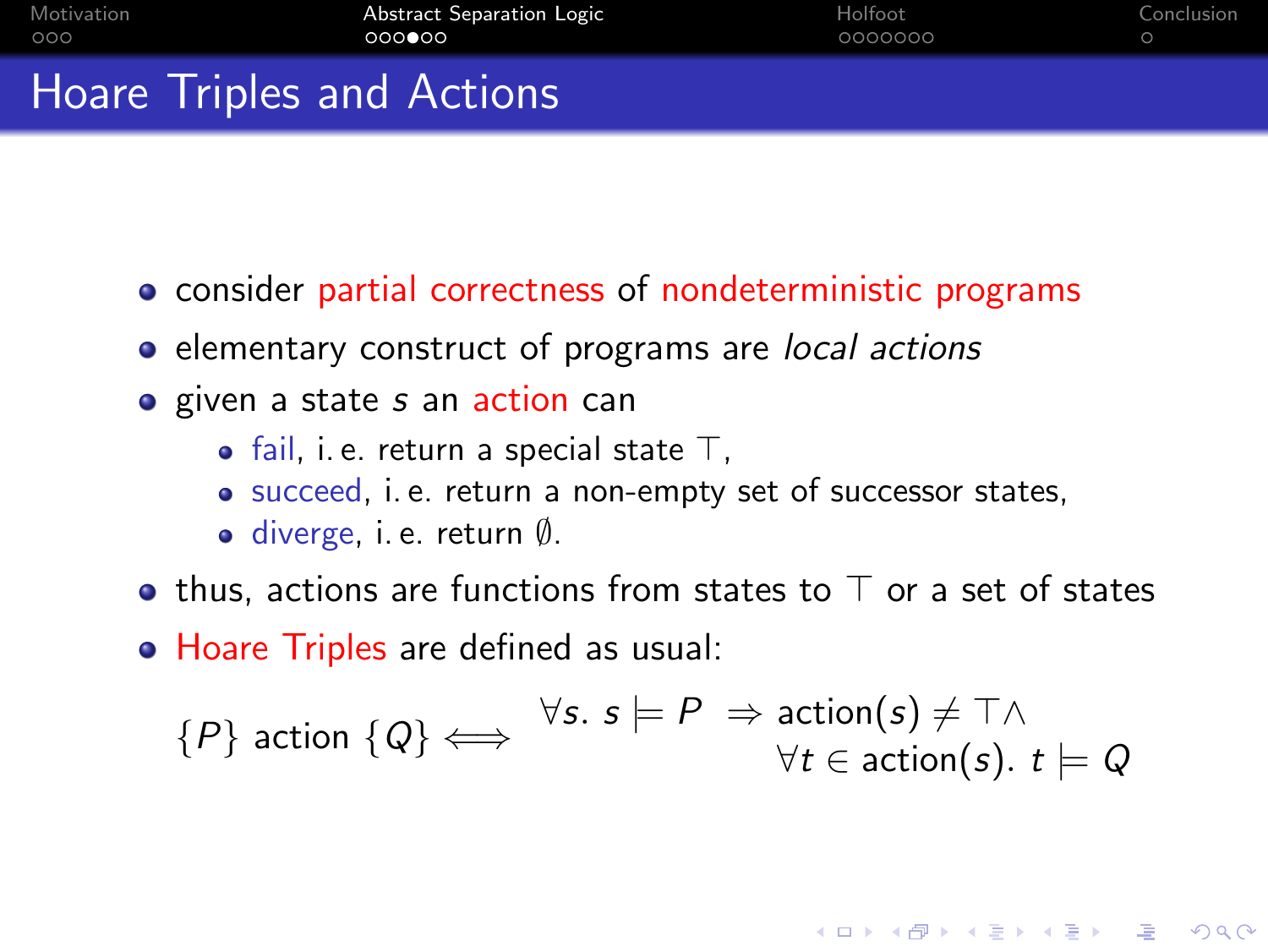| Motivation | <b>Abstract Separation Logic</b> | Holfoot | Conclusion |
|------------|----------------------------------|---------|------------|
| 000        | 000000                           | 0000000 |            |
|            |                                  |         |            |

## Local Actions / Frame Rule

#### Frame Rule

 ${P}$  action  ${Q}$  ${P * R}$  action  ${Q * R}$ 

- frame rule is essential for separation logic
- it's important for local reasoning
- it does not hold for arbitrary actions
- actions that respect the frame rule are called local
- $\bullet$  just local actions will be considered in the following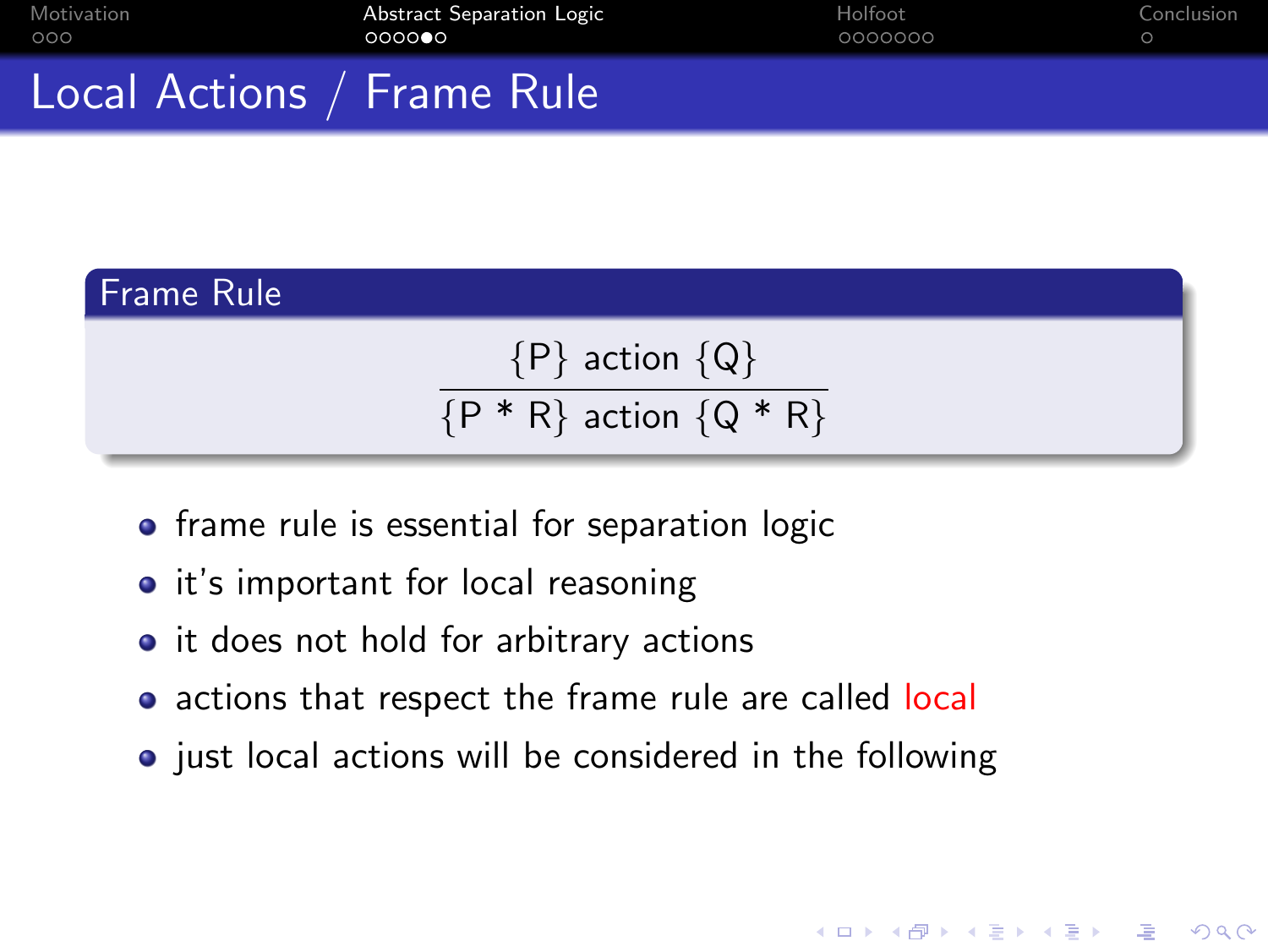| <b>Motivation</b> | Abstract Separation Logic | Holfoot | Conclusion |
|-------------------|---------------------------|---------|------------|
| 000               | 00000                     | 0000000 |            |
| œ                 |                           |         |            |

### Programs

- programs consist of local actions
- **o** there are
	- consecutive execution
	- conditional execution
	- **·** loops
	- mutual recursive procedures
	- **•** parallelism
	- semaphores
	- **o** nondeterministic choice
- inference rules are proved for these programs

K ロ ▶ K @ ▶ K 할 > K 할 > 1 할 > 1 이익어

• tool support exists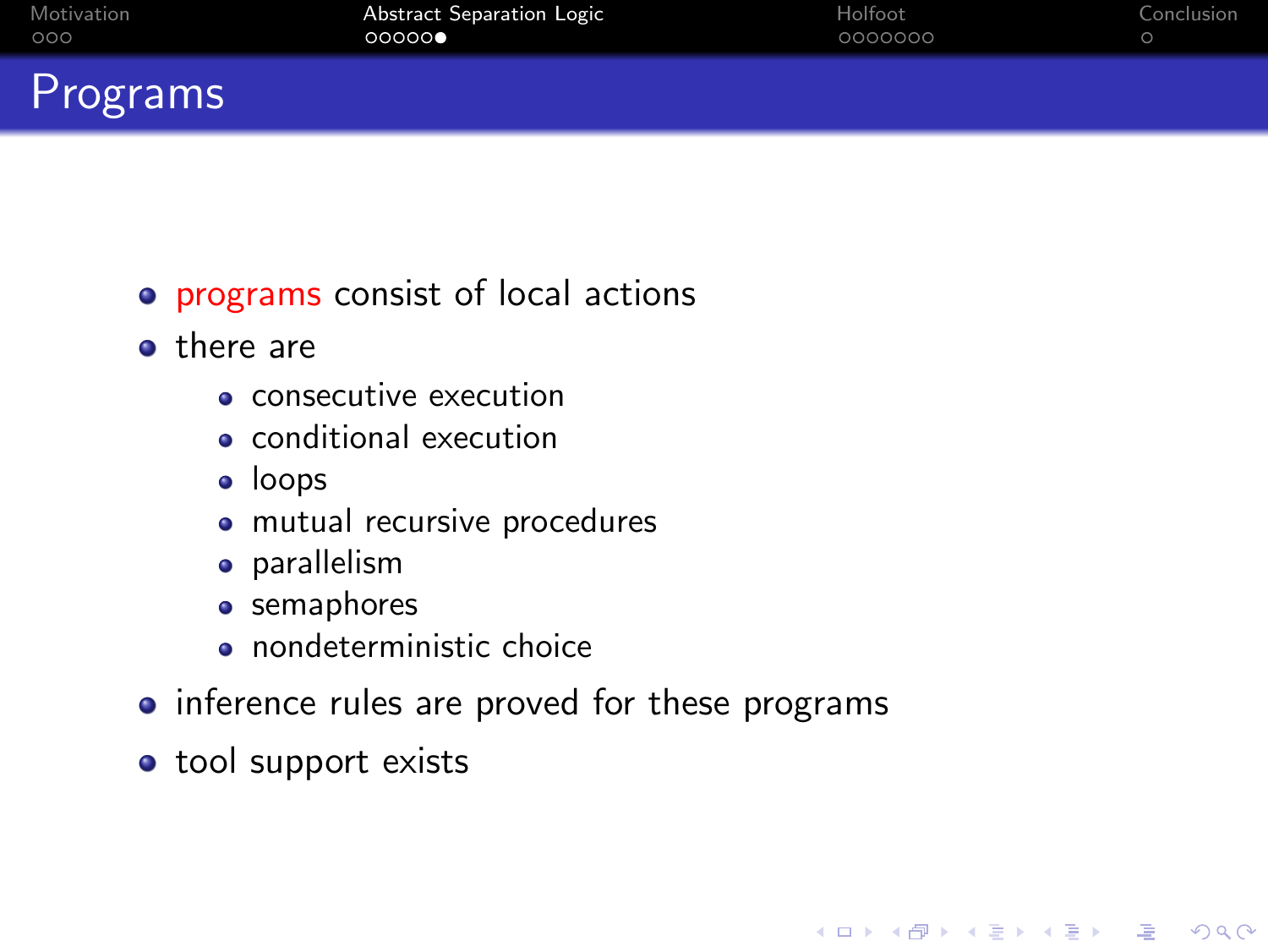| Motivation | Abstract Separation Logic | Holfoot | Conclusion |
|------------|---------------------------|---------|------------|
| 000        | 000000                    | 0000000 |            |
| Smallfoot  |                           |         |            |

- "Smallfoot is an automatic verification tool which checks separation logic specifications of concurrent programs which manipulate dynamically-allocated recursive data structures." (Smallfoot documentation)
- developed by
	- Cristiano Calcagno
	- **Josh Berdine**
	- Peter O'Hearn
- <span id="page-10-0"></span>the framework has been instantiated to build a HOL-version of Smallfoot, called Holfoot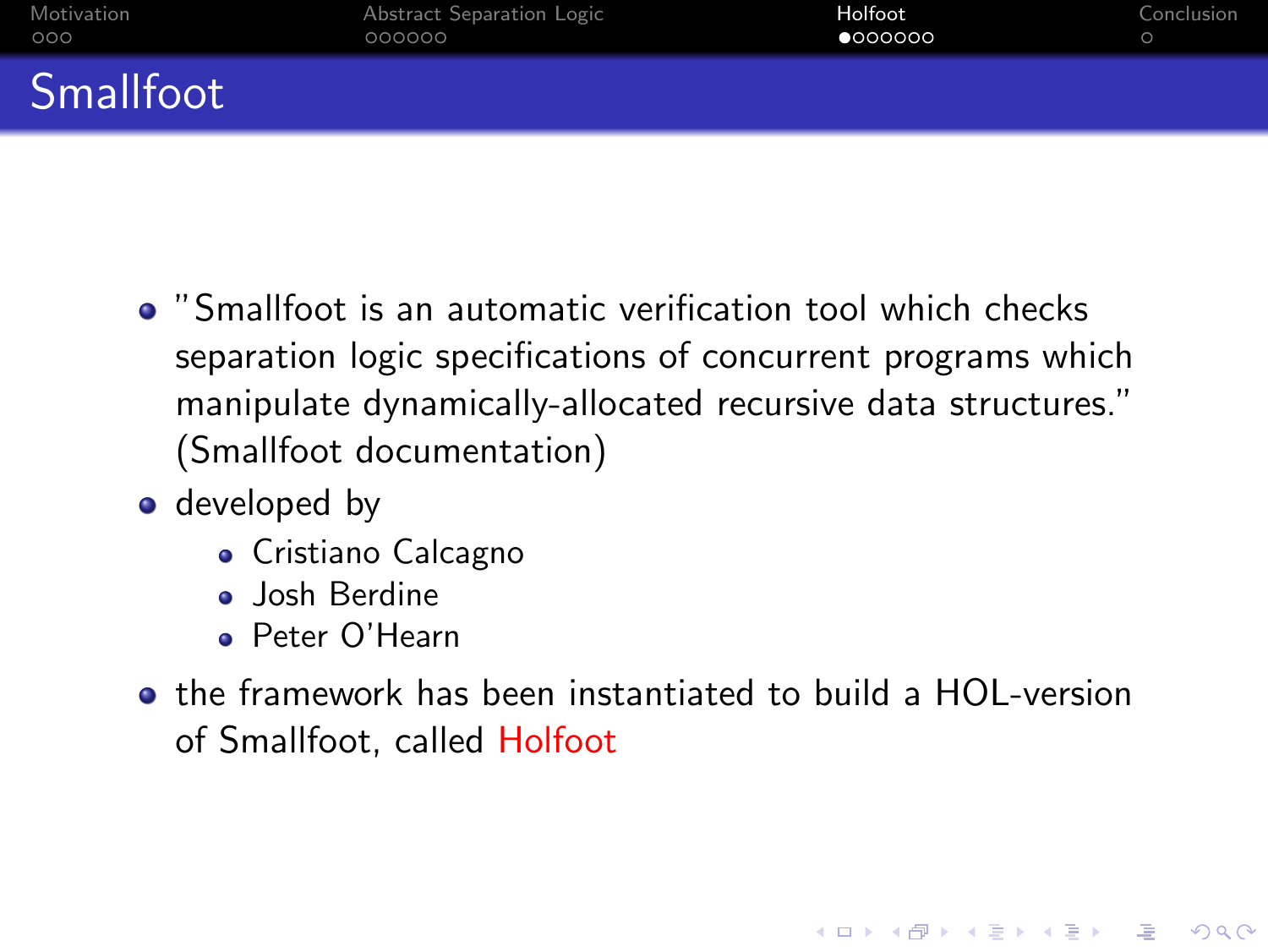| Motivation    | Abstract Separation Logic | Holfoot | Conclusion |
|---------------|---------------------------|---------|------------|
| 000           | 000000                    | 0000000 |            |
| Instantiation |                           |         |            |

- first step
	- $\bullet$  add a stack with explicit read/write permissions
	- this uses ideas from Variables as Resource in Hoare Logics by Parkinson, Bornat and Calcagno

- this abstract stack is sufficient for
	- pure expressions
	- assignments
	- local variables
	- call-by-value and call-by-reference arguments
	- ...
- second step
	- add a heap similar to the one used by Smallfoot
	- **•** this allows
		- allocation / deallocation
		- **•** heap lookups and assignments
		- **•** predicates for lists, trees
		- . ...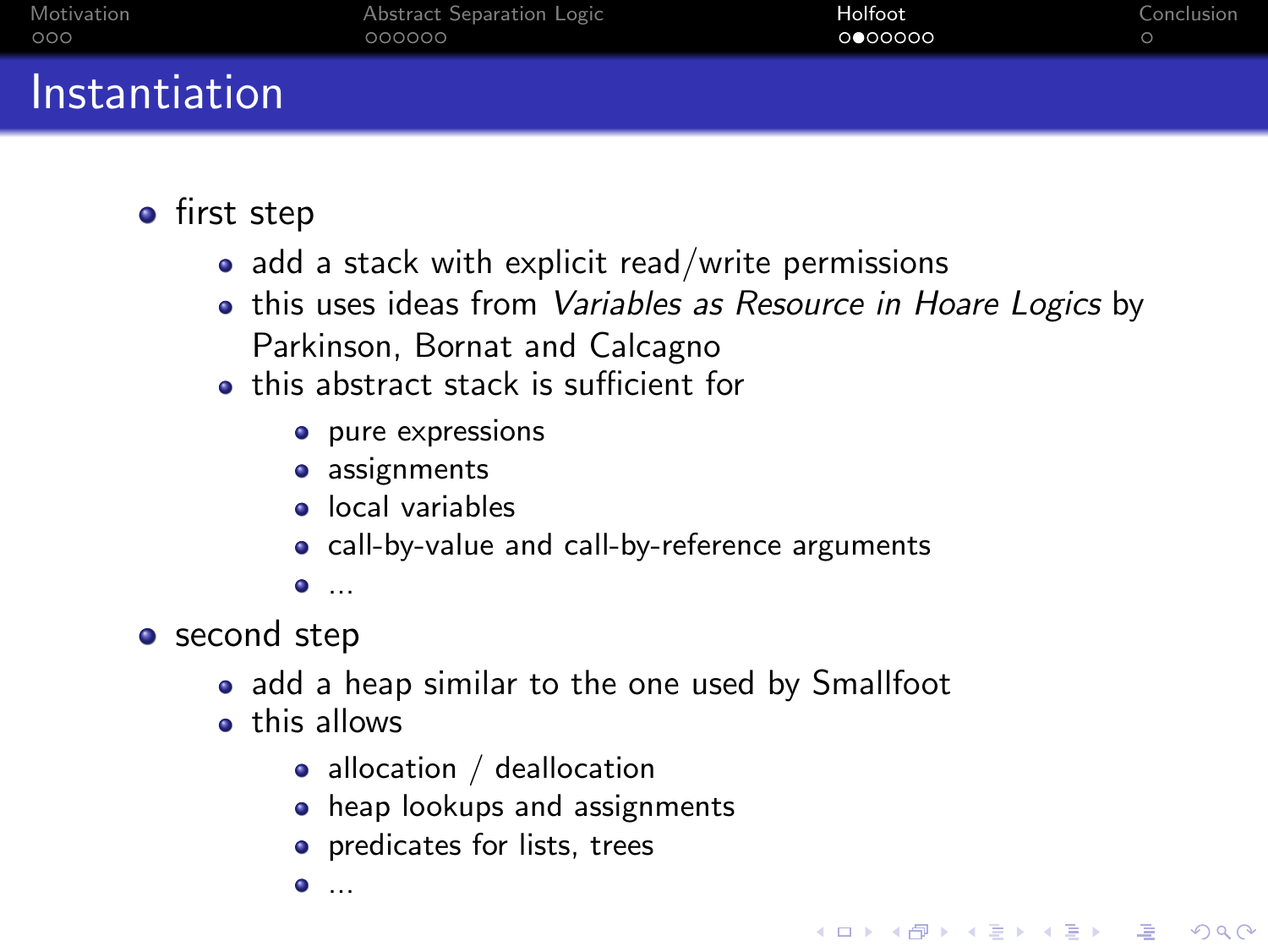| Motivation<br>000 |                                                                                                                                                                                                                                               | Abstract Separation Logic<br>000000 | Holfoot<br>0000000                                                                                                                                                                                                                     | Conclusion<br>$\circ$ |  |  |
|-------------------|-----------------------------------------------------------------------------------------------------------------------------------------------------------------------------------------------------------------------------------------------|-------------------------------------|----------------------------------------------------------------------------------------------------------------------------------------------------------------------------------------------------------------------------------------|-----------------------|--|--|
|                   | <b>Examples</b> I                                                                                                                                                                                                                             |                                     |                                                                                                                                                                                                                                        |                       |  |  |
|                   | mergesort.sf<br>$split(r;p)$ [list(p)] {                                                                                                                                                                                                      |                                     |                                                                                                                                                                                                                                        |                       |  |  |
|                   | local $t1,t2$ ;<br>if $(p == NULL)$ $r = NULL;$<br>else f<br>$t1 = p - \t{t}$ ;<br>if $(t1 == NULL)$ {<br>$r = NULL;$<br>$}$ else {<br>$t2 = t1 - \frac{1}{1}$<br>split(r;t2);<br>$p - > t1 = t2;$<br>$t1 - \t{t1} = r$ ;<br>$r = t1$ ;<br>ּי |                                     | merge(r;p,q)<br>$[iist(p) * list(q)]$ {<br>.<br>[list(r)]<br>mergesort $(r;p)$ [list $(p)$ ] {<br>local $q, q1, p1;$<br>if $(p == NULL)$ $r = p$ ;<br>else f<br>split(q;p);<br>mergesort(q1;q);<br>mergesort(p1;p);<br>merge(r;p1,q1); |                       |  |  |

Holfoot can verify such specifications completely automatically!

} } [list(r)]

K □ ▶ K @ ▶ K 할 X K 할 X ( 할 ) 2000

} }

} [list(p) \* list(r)]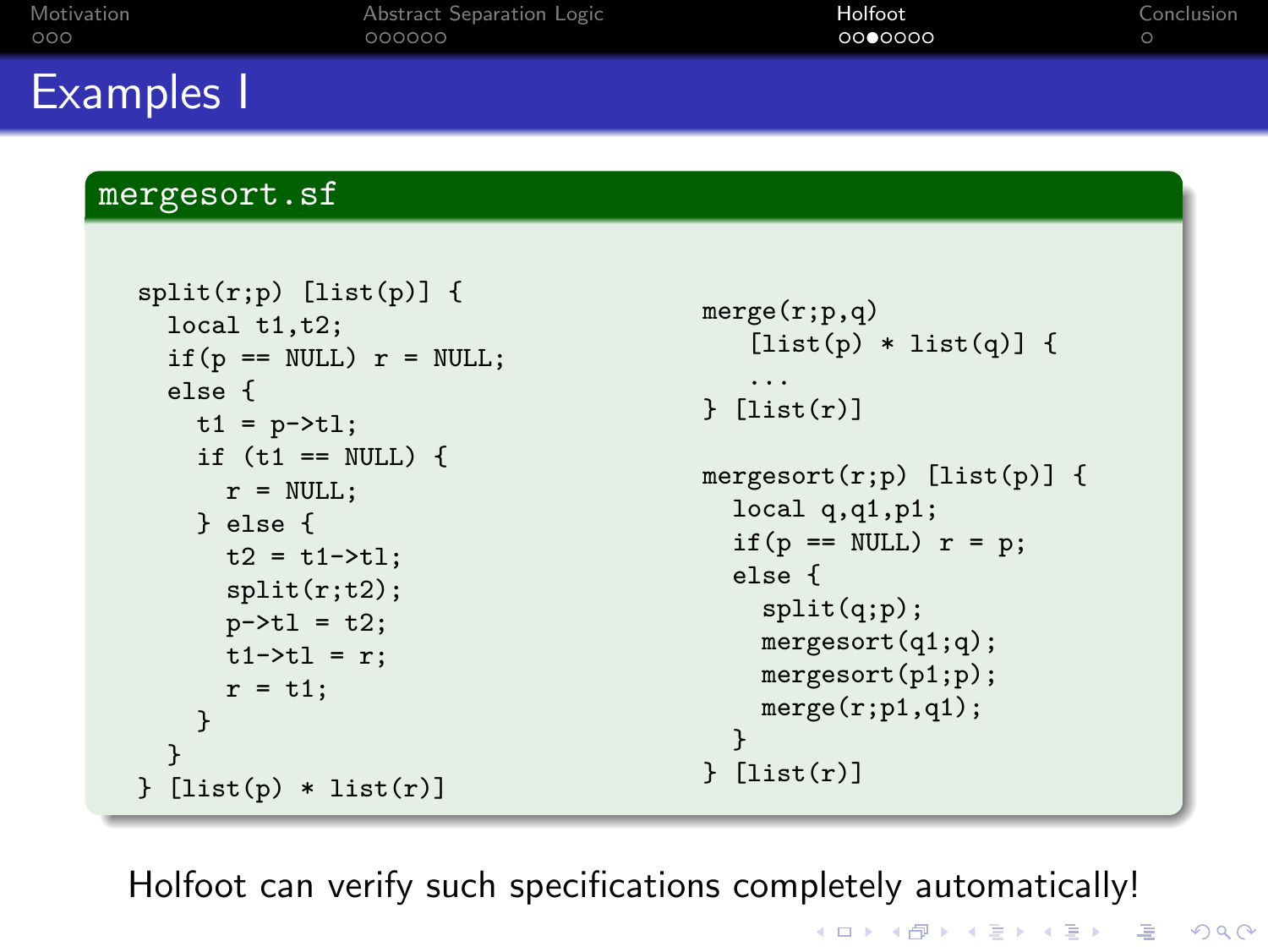| Motivation         | Abstract Separation Logic | Holfoot | Conclusion |
|--------------------|---------------------------|---------|------------|
| 000                | 000000                    | 0000000 |            |
| <b>Examples II</b> |                           |         |            |

- **•** there is a parser for such Smallfoot specification
- Smallfoot comes with a collection of examples, most of which can be verified completely automatically
	- **a** list reversal
	- list filtering
	- list appending
	- parallel mergesort
	- ...
- more examples can be found at <http://heap-of-problems.org>
- in addition to Smallfoot, there is support for data content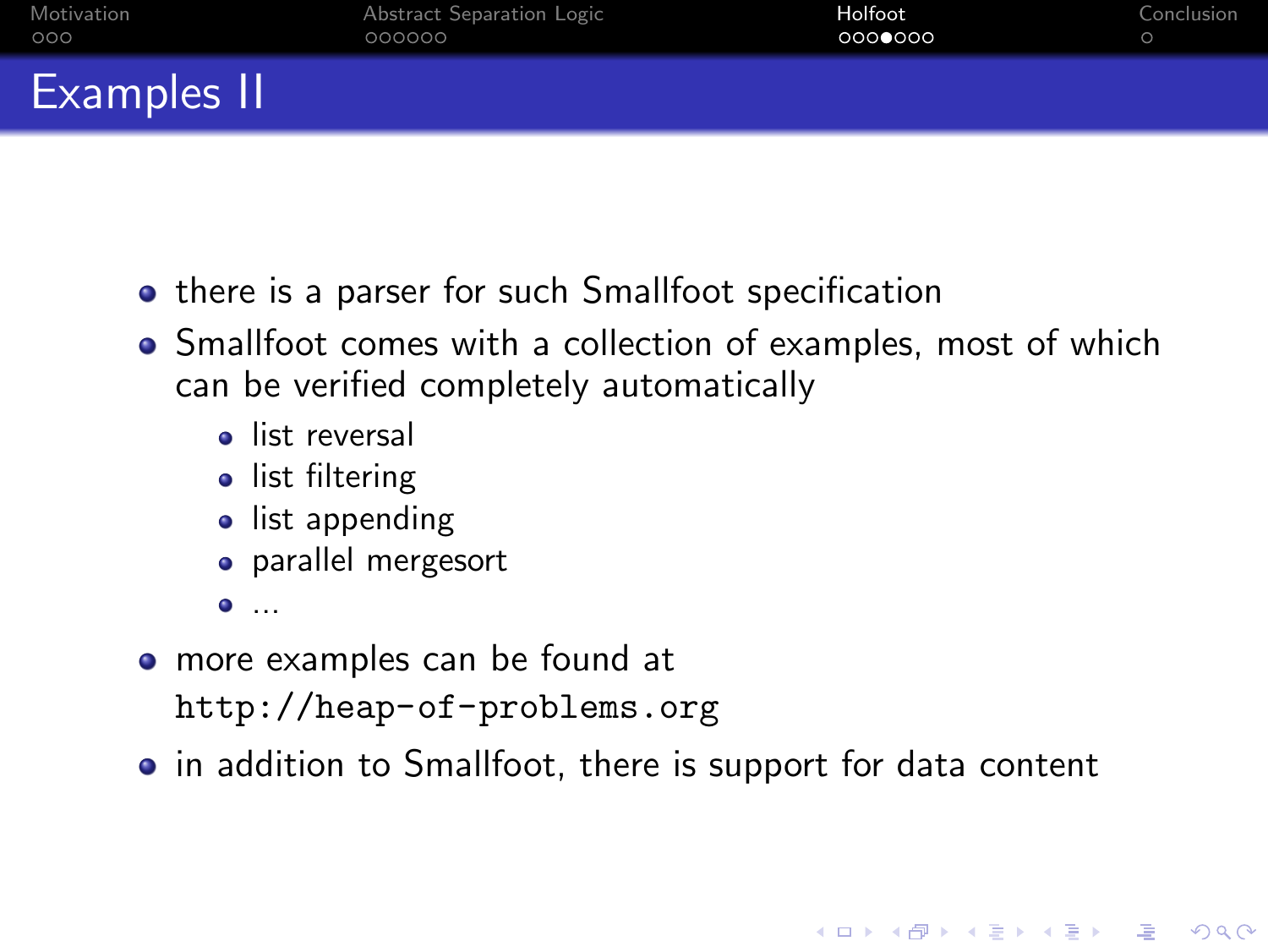| Motivation   | Abstract Separation Logic | Holfoot | Conclusion |
|--------------|---------------------------|---------|------------|
| 000          | 000000                    | 0000000 |            |
| Examples III |                           |         |            |

#### mergesort.dsf

```
split(r;p) [data_list(p,data)] { ...
{}_{i} [data_list(p,_pdata) * data_list(r,_rdata) *
   ''PERM (_pdata ++ _rdata) data'']
merge(r;p,q) [data_list(p,pdata) * data_list(q,qdata) *
              ''(SORTED $<= pdata) /\ (SORTED $<= qdata)''] { ...
\} [data_list(r,_rdata) * ''(SORTED $ <= _rdata) /\
   (PERM (pdata ++ qdata) _rdata)'']
mergesort(r;p) [data_list(p,data)] { ...
\} [data_list(r,_rdata) * ''(SORTED $<= _rdata) /\ (PERM data _rdata)'']
```
**KORK EX KEY KEY KORA**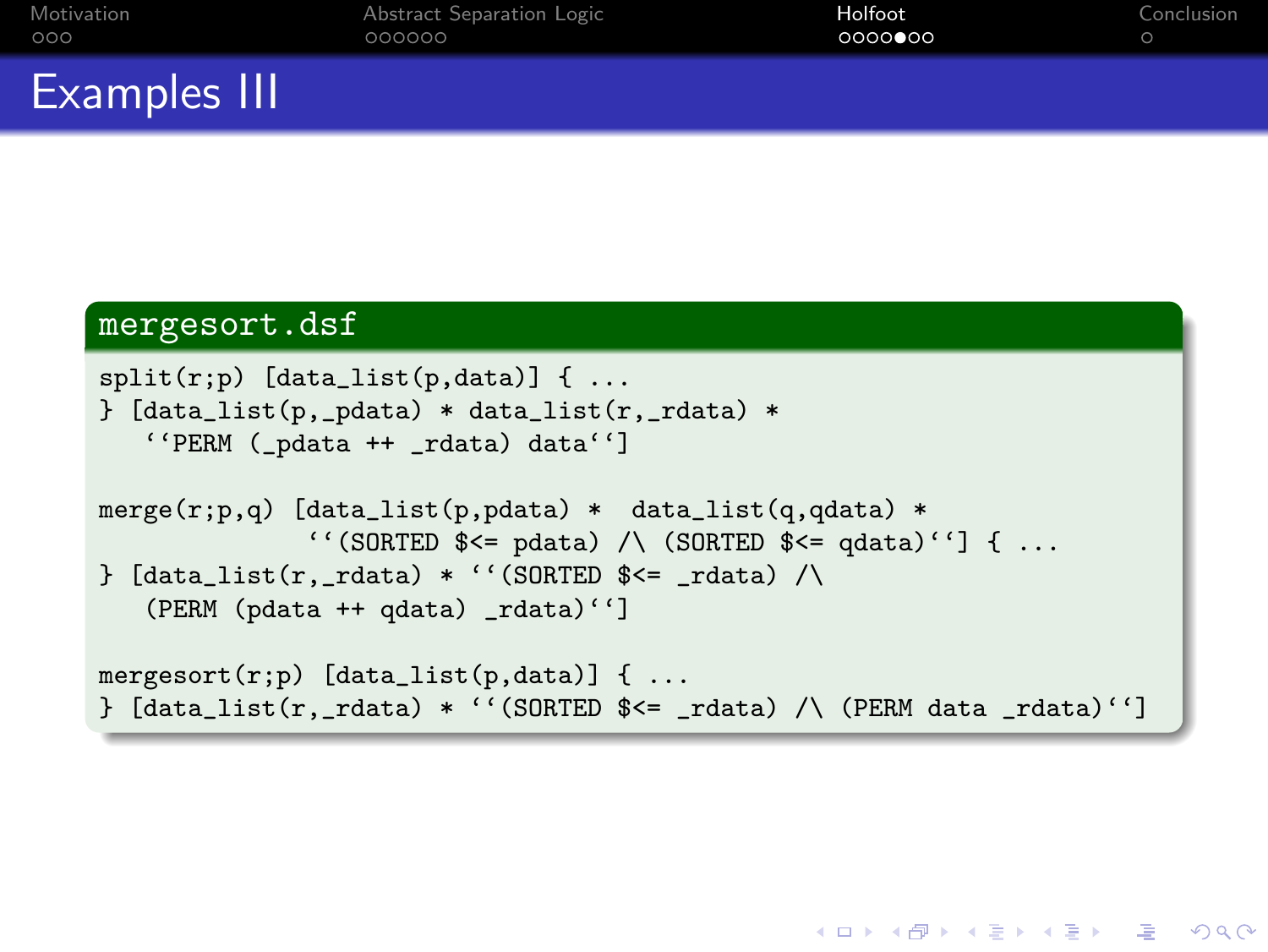| Motivation   | Abstract Separation Logic | Holfoot  | Conclusion |
|--------------|---------------------------|----------|------------|
| 000          | 000000                    | 00000000 |            |
| Examples III |                           |          |            |

#### mergesort.dsf

```
split(r;p) [data_list(p,data)] { ...
{} [exists pdata, rdata. data_list(p,pdata) * data_list(r,rdata) *
   ''PERM (pdata ++ rdata) data'']
merge(r;p,q) [data\_list(p,pdata) * data\_list(q,qdata) *''(NUM_SORTED pdata) /\ (NUM_SORTED qdata)''] { ...
\} [exists rdata. data_list(r,rdata) * ''(NUM_SORTED rdata) /\
   (PERM (pdata ++ qdata) rdata)'']
mergesort(r;p) [data_list(p,data)] { ...
} [exists rdata. data_list(r,rdata) *
   ''(NUM_SORTED rdata) /\ (PERM data rdata)'']
```
**KORK EX KEY KEY KORA**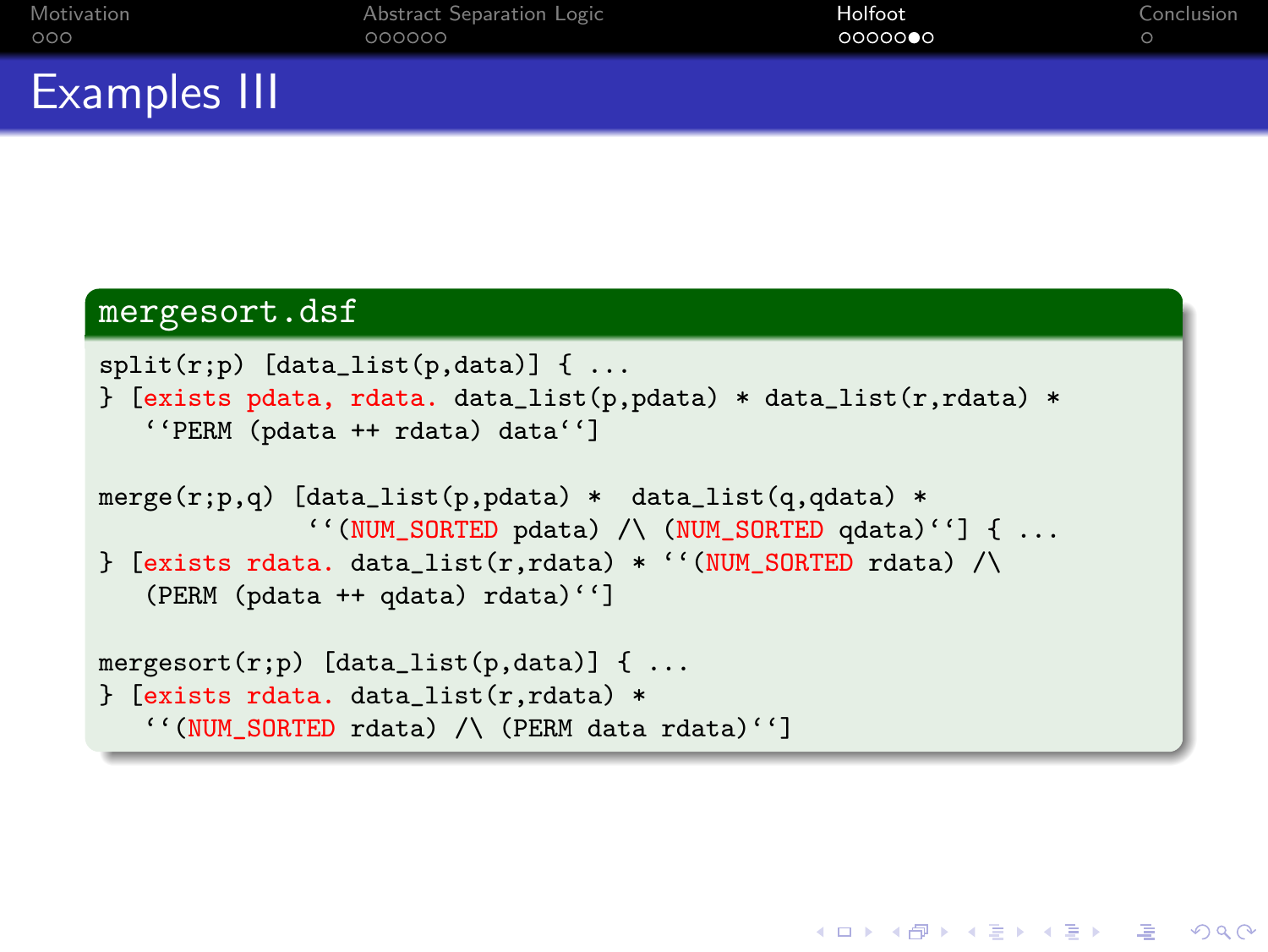| <b>Examples IIII</b> |                           |         |            |
|----------------------|---------------------------|---------|------------|
| Motivation           | Abstract Separation Logic | Holfoot | Conclusion |
| റററ                  | 000000                    | 000000  |            |

```
val thm = smallfoot_verbose_prove(mergesort-specification-filename,
   SMALLFOOT VC TAC THEN
   ASM_SIMP_TAC (arith_ss++PERM_ss)
      [SORTED_EQ, SORTED_DEF, transitive_def] THEN
   REPEAT STRIP TAC THEN (
      IMP_RES_TAC PERM_MEM_EQ THEN
      FULL_SIMP_TAC list_ss [] THEN
     RES TAC THEN ASM_SIMP_TAC arith_ss []
  ));
```
**KORK EXTER IT ARA**